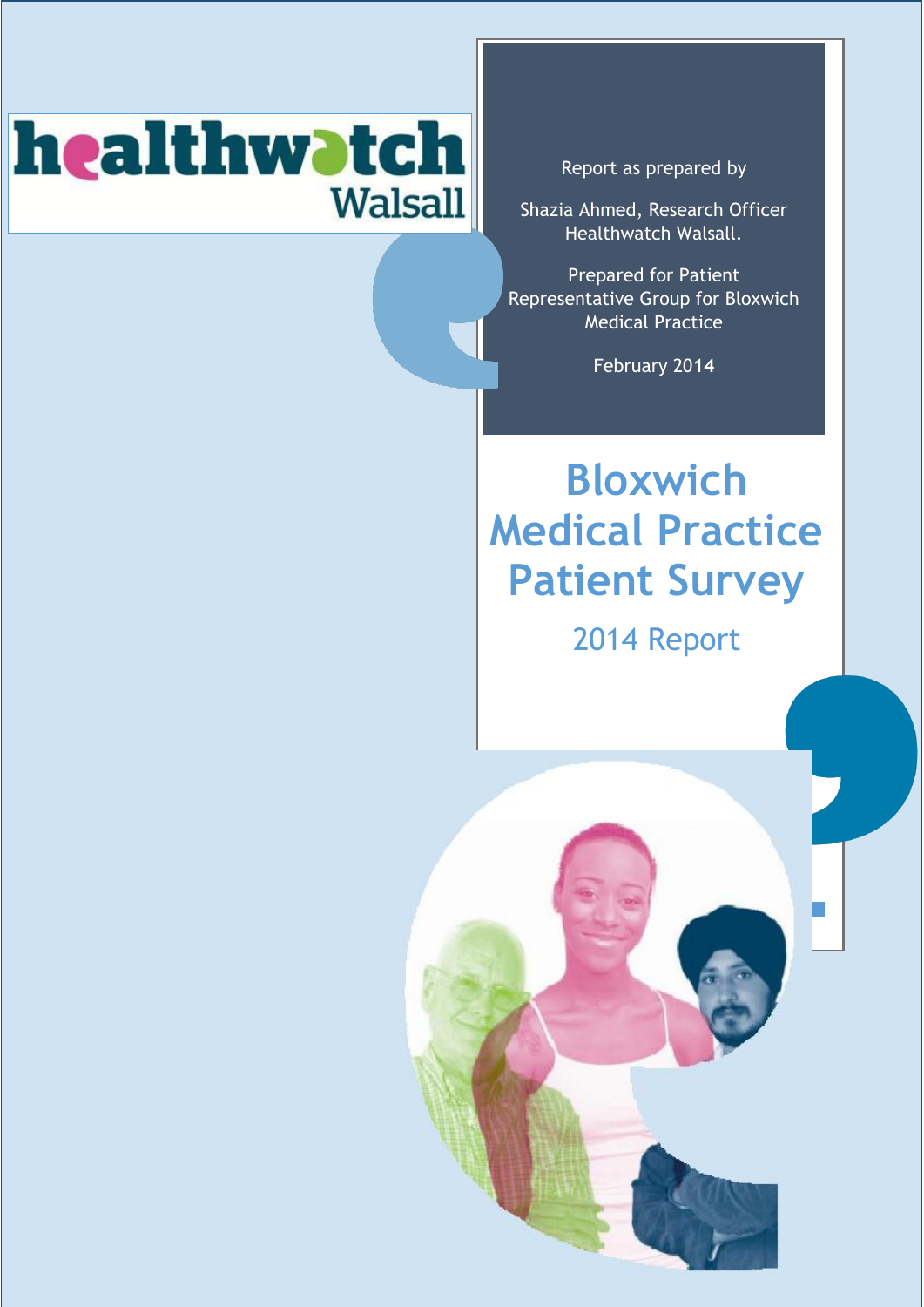### Acknowledgements

The Patient Representative Group had developed the patient survey for Bloxwich Medical Practice. They have carried out the survey and have submitted the data to Healthwatch Walsall for analysis of results and a preliminary report was compiled.

### **Contents**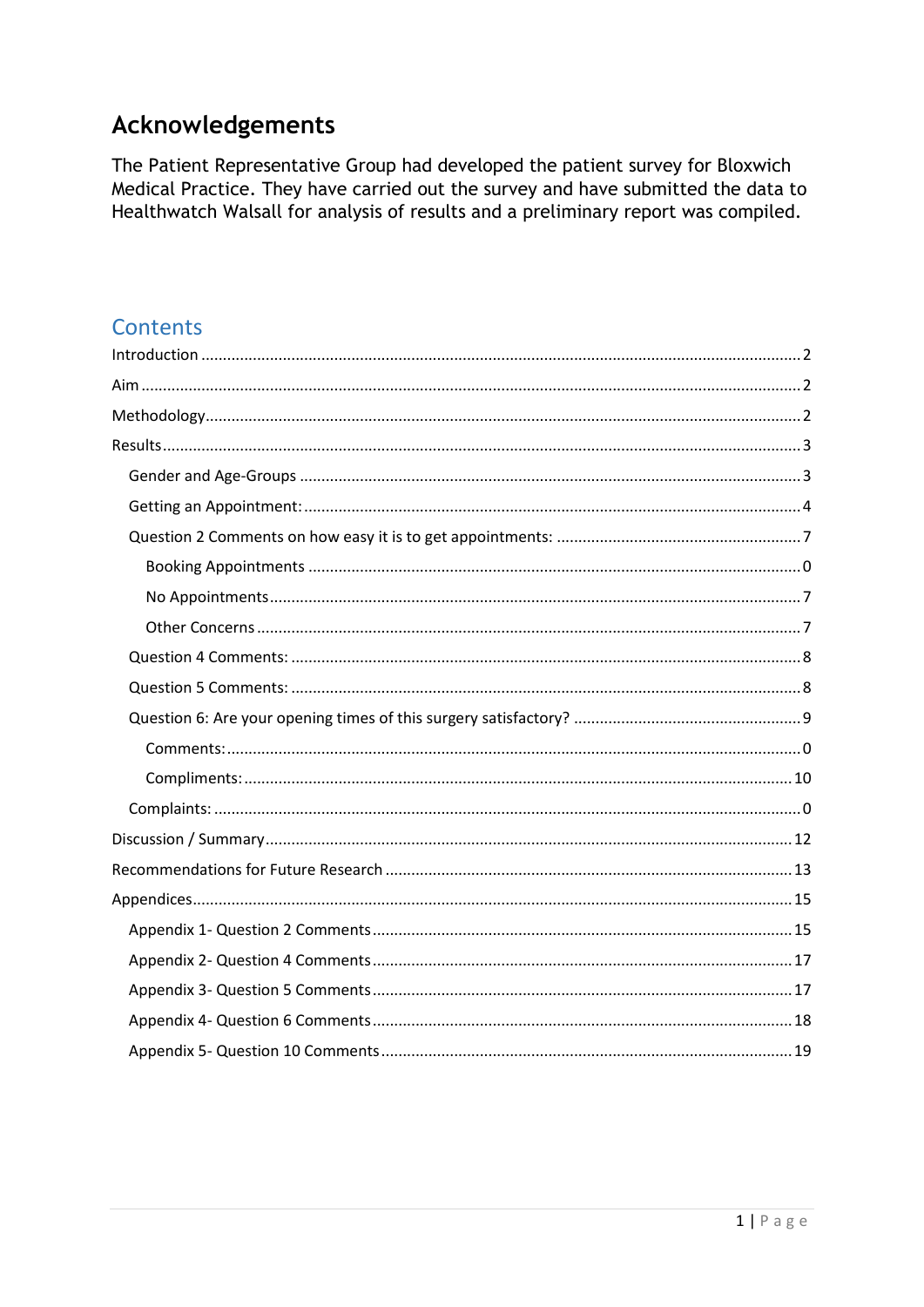## <span id="page-2-0"></span>**Introduction**

Bloxwich Medical Practice want to provide the highest quality of care for their patients. The Patient Representative Group (PRG) working with the practice developed a short survey to gather patients' views and opinions. This will help the practice to identify areas which may need improvements.

Over a period of four weeks, at different times on different days each week, the questionnaires were distributed during surgery times in mornings and afternoons with the aim of collecting data from as many different age groups as possible.

## <span id="page-2-1"></span>**Aim**

To survey patients views and opinions regarding the service offered by the practice.

## <span id="page-2-2"></span>**Methodology**

The Patient Representative Group had developed the patient survey for Bloxwich Medical Practice. They have carried out the survey and have submitted the data to Healthwatch Walsall for analysis of results and a preliminary report was compiled.

The PRG surveyed patients' views regarding some of the services offered by the surgery. The survey gathered information on:

How easy it is to get an appointment?

Do they have enough time at their appointments?

Are they satisfied with the health services provided?

Would they recommend this surgery?

Are the opening times satisfactory?

Do they know which doctor to see for a particular problem?

Awareness about cancelling appointments?

If there are any other improvements that they would recommend for the surgery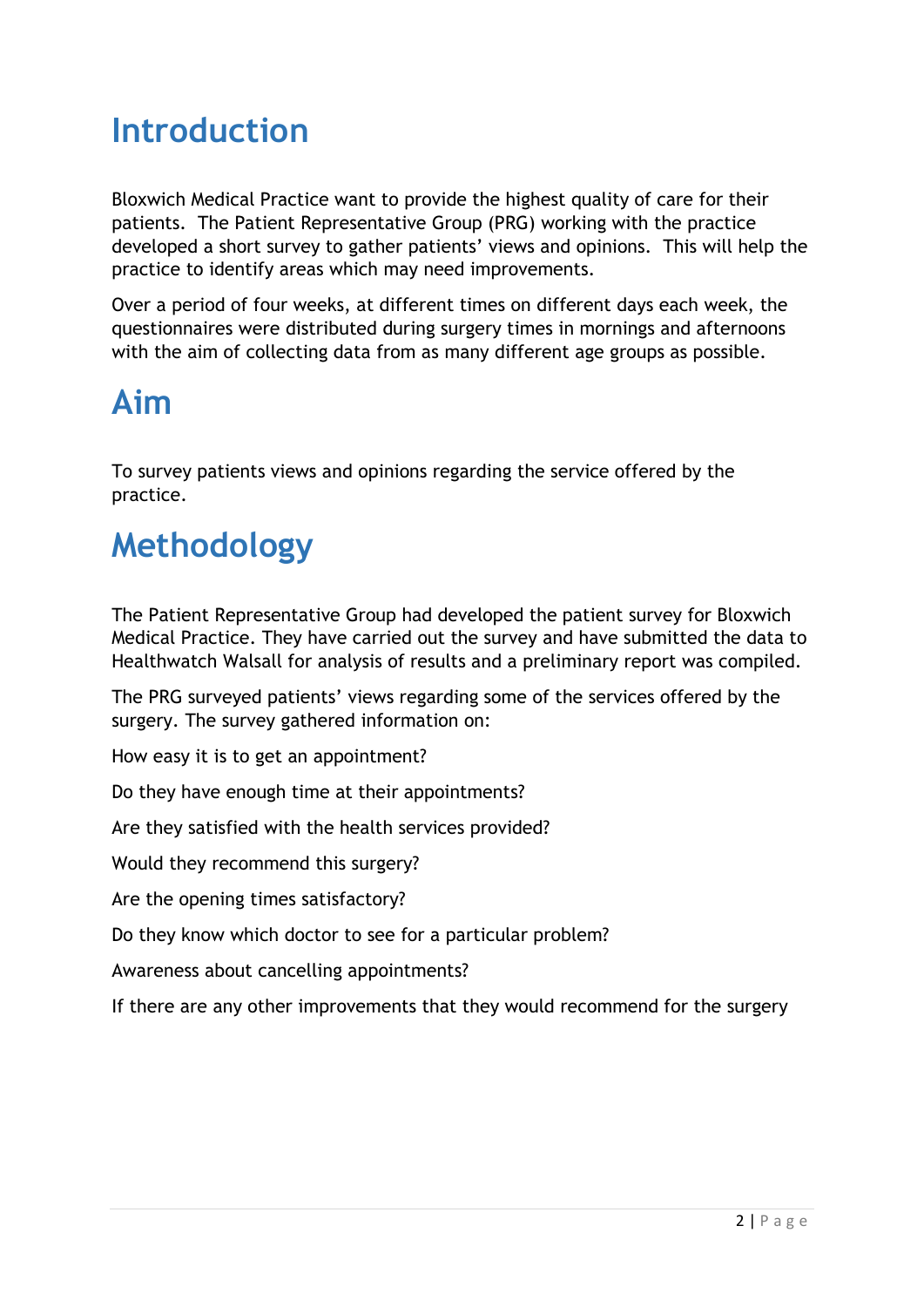## <span id="page-3-0"></span>**Results**

## <span id="page-3-1"></span>**Gender and Age-Groups**

A total of 230 people completed the survey at Bloxwich Medical Practice. There were generally more females than males who completed the survey as shown in Figure 1.



The age range of the people surveyed is shown in Figure 2. The over 60 reported the highest age range surveyed followed by 45-59 year old as shown in Figure 2.

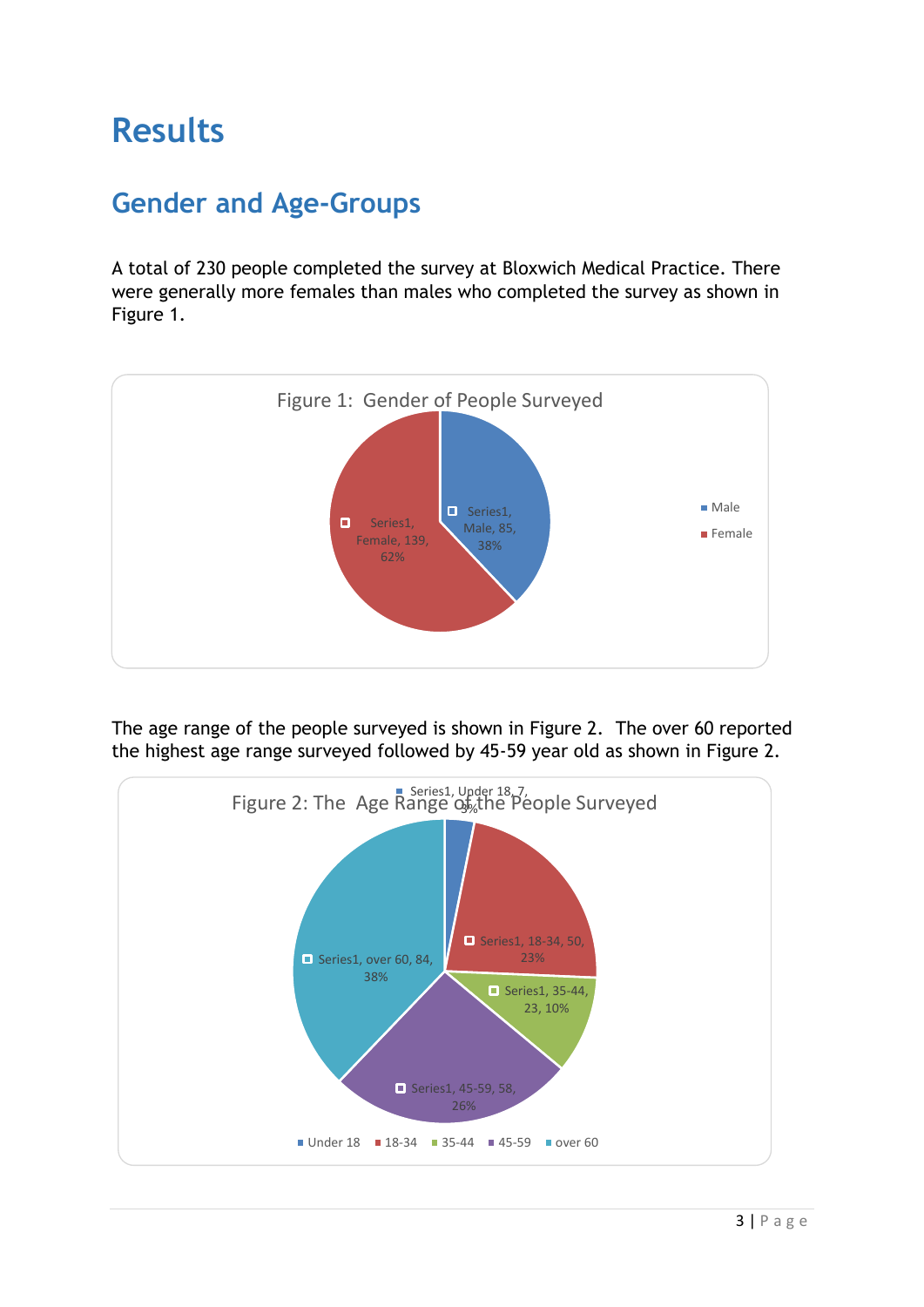## <span id="page-4-0"></span>**Getting an Appointment:**

Most patients felt the appointment system was easy with 164 responders said that it was easy getting an appointment, 50 people reported that it was not easy to get an appointment and 10 patients felt it was difficult to get an appointment (as shown in Figure 3).

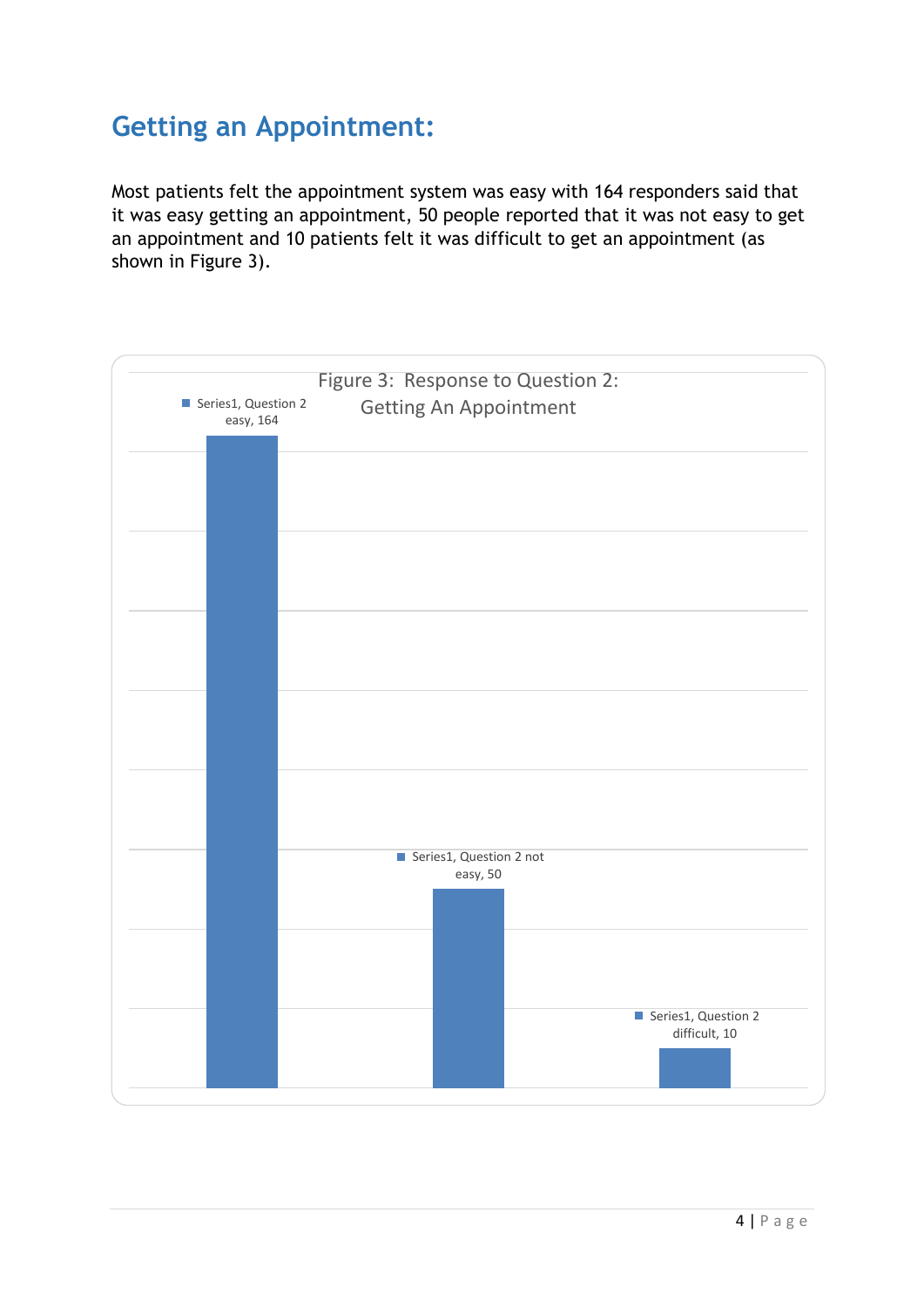### **Response to Questions 3-9 are shown in Figure 4:**

Question 3: Do you feel you have enough time at your appointment?

Question 4: Are you satisfied with the Health services provided here?

Question 5: Would you recommend this surgery to anyone looking for a Health practice?

Question 6: Are your opening times of this surgery satisfactory?

Question 7: Do you know which clinician to see for a particular problem?

Question 8: Non-attendance at appointments cause a great deal of time wastage at this practice, are you aware of this?

Question 9: Bearing in mind your answer above, would you in future cancel an appointment if you could not attend, or no longer required it?

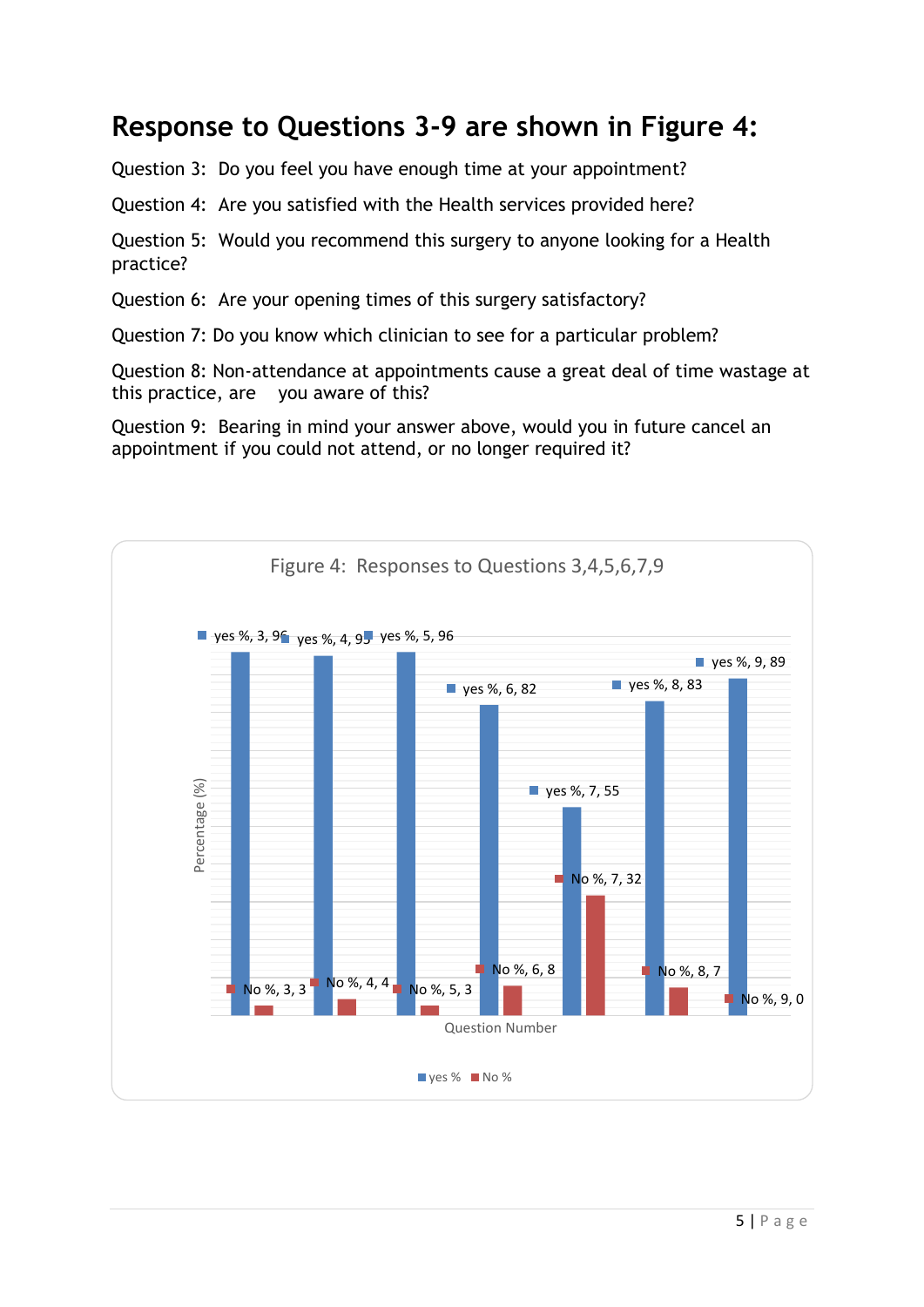Figure 4: shows that 95% of patients felt they had enough time at their appointment and are satisfied with the health care services they receive. Over 95% would recommend the practice to others. Less than 5% felt that they didn't have enough time and are not satisfied with their health care.

82% felt the opening times of the surgery were satisfactory and less than 10% felt there could be room for improvements and were not satisfied.

55% reported that they know which doctor to see for a particular problem and only 32% did not know.

83% reported that they were aware that non-attendance at appointments causes time wastage and only 7% were not aware of this.

89% reported that in future they would cancel an appointment if they could not attend, or no longer needed it.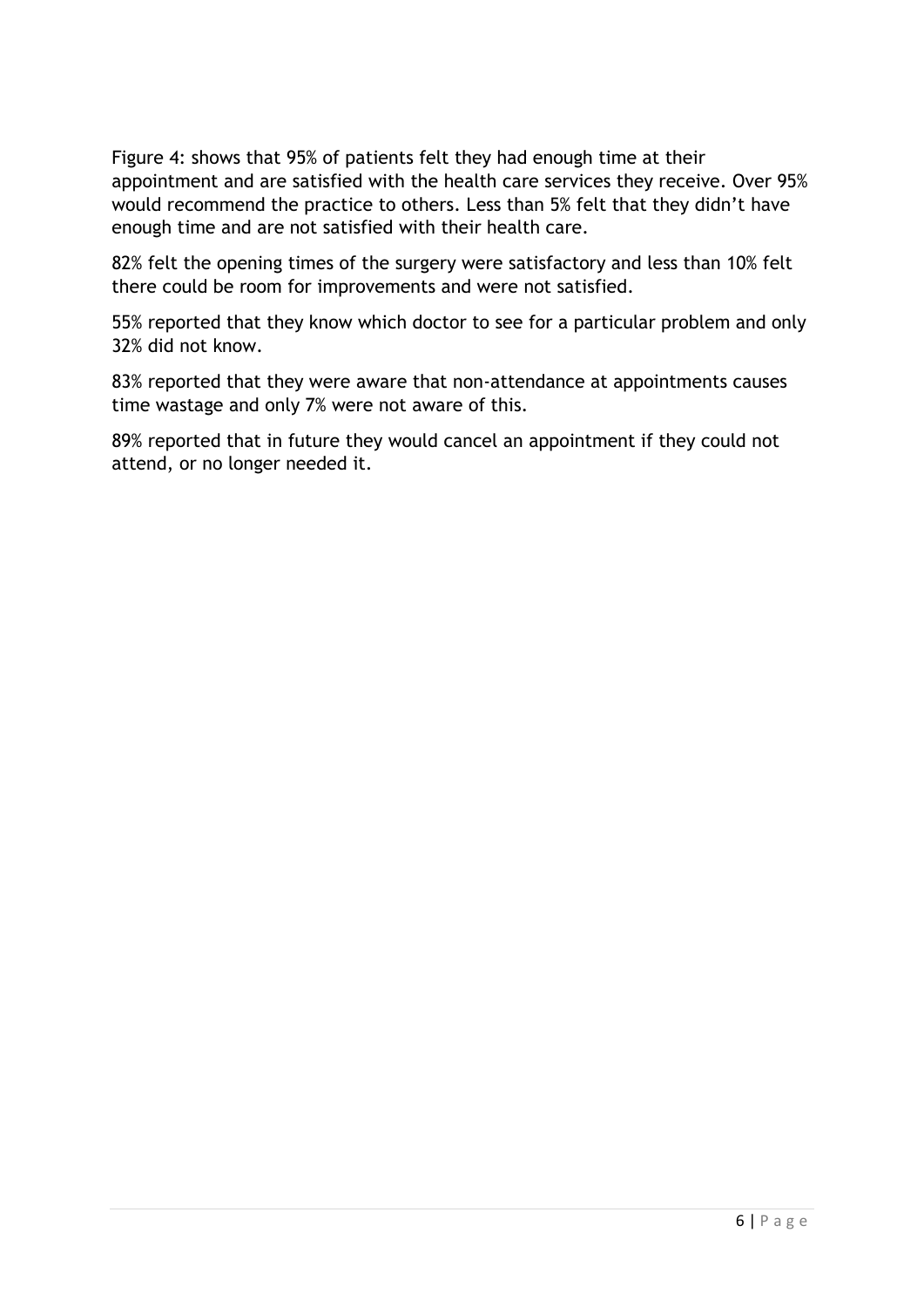## <span id="page-7-0"></span>**Question 2 Comments on how easy it is to get appointments:**

### **Booking Appointments**

You can make an appointment for 3 weeks in advance but not for the same or next day without repeated phone calls

Always told to ring back for appointment. Have B12 injection and cant book in for the next one until a month before due there are times you have to wait 3 days

Can't phone on specific times due to work

## <span id="page-7-1"></span>**No Appointments**

Before 8:30 you get appointment. Any call after 8:30 your appointment for 7days

The wait for actual appointment is getting longer

> You have to phone for emergency appointment if its' not an emergency you are waiting days

Never any appointments for same day

<span id="page-7-2"></span>**Other Concerns**



Hard to get through phone lines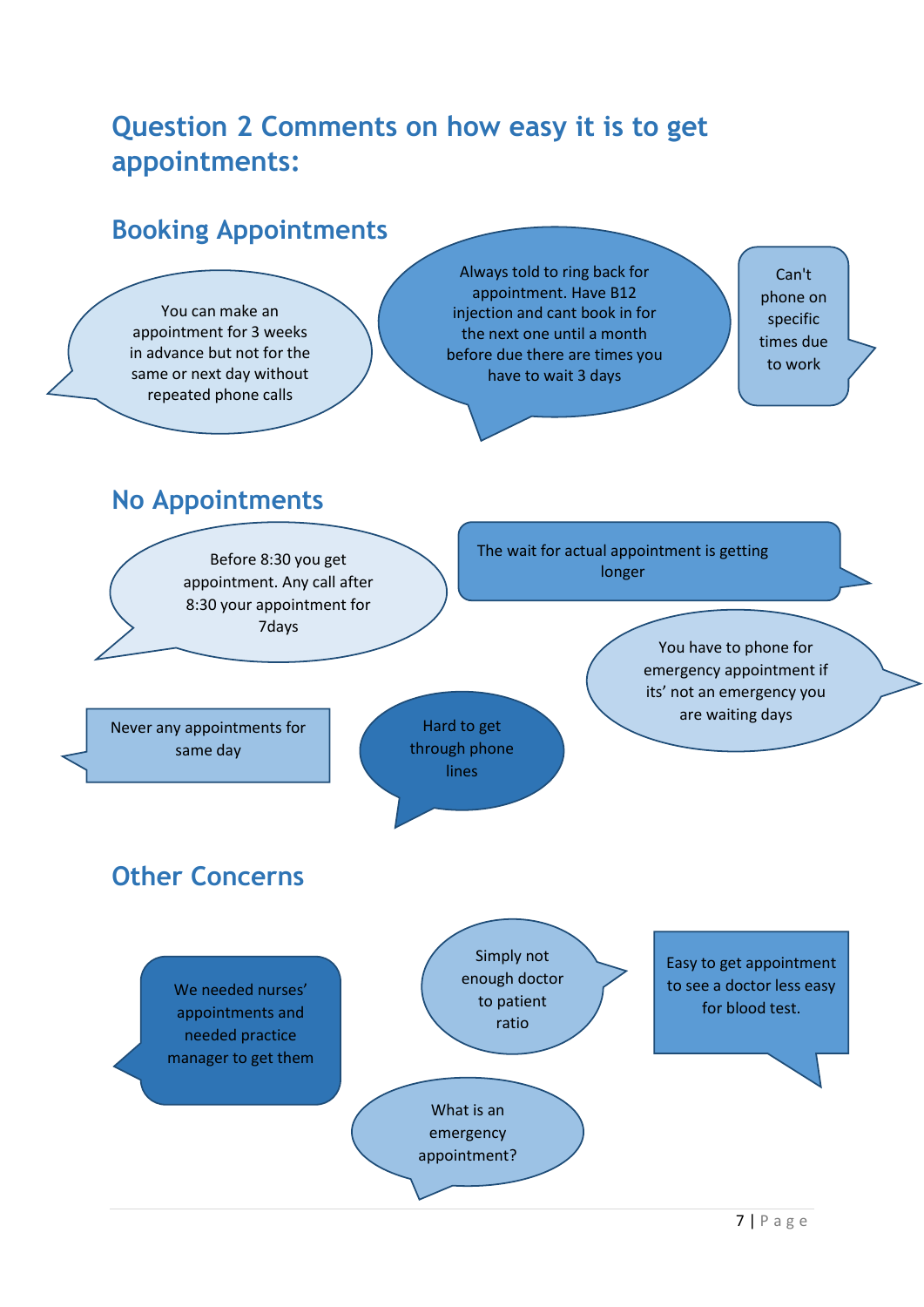## <span id="page-8-0"></span>**Question 4 Comments: Are You Satisfied with the Health Services provided here?**



### <span id="page-8-1"></span>**Question 5 Comments: Would you recommend this surgery to anyone looking for a Health Practice?**

**You can never get an appointment with the doctor you want to see it is always cancellations**.

I have 19 items every month on prescription and I order 2 days before I need and it is always short and I have to come back next day for items I have every month

No. Because of the appointment system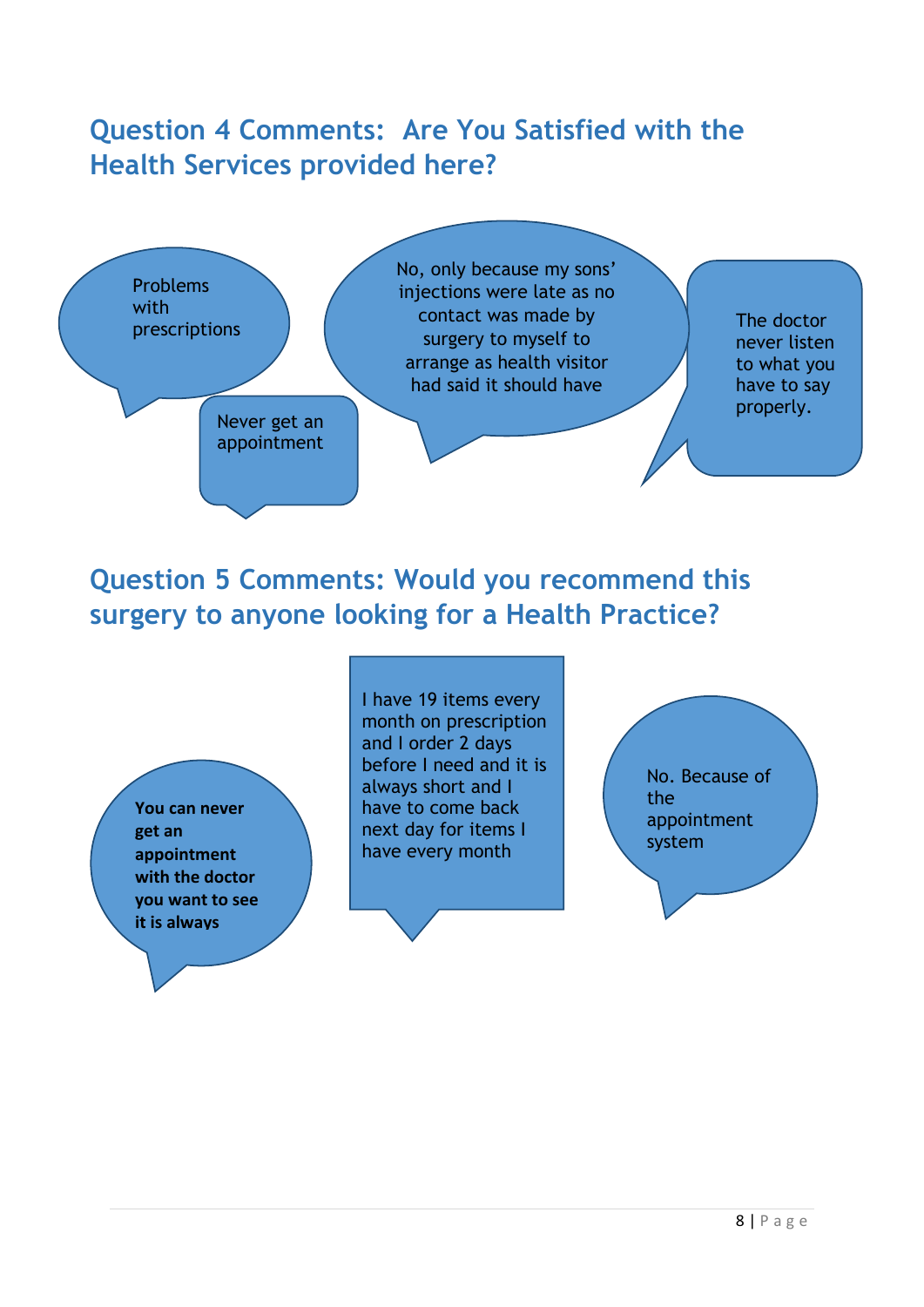## <span id="page-9-0"></span>**Question 6: Are your opening times of this surgery satisfactory?**

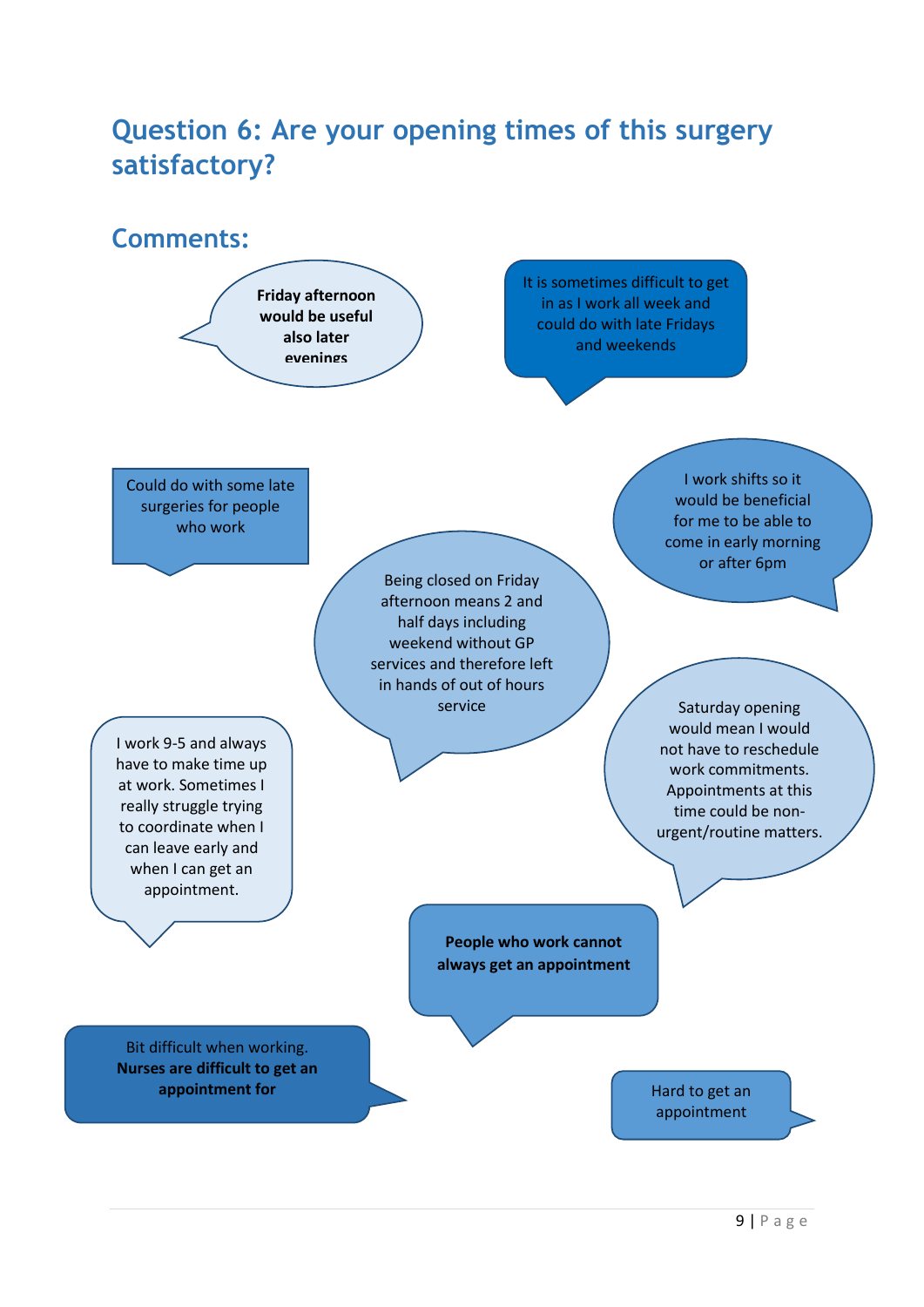### <span id="page-10-0"></span>**Compliments:**

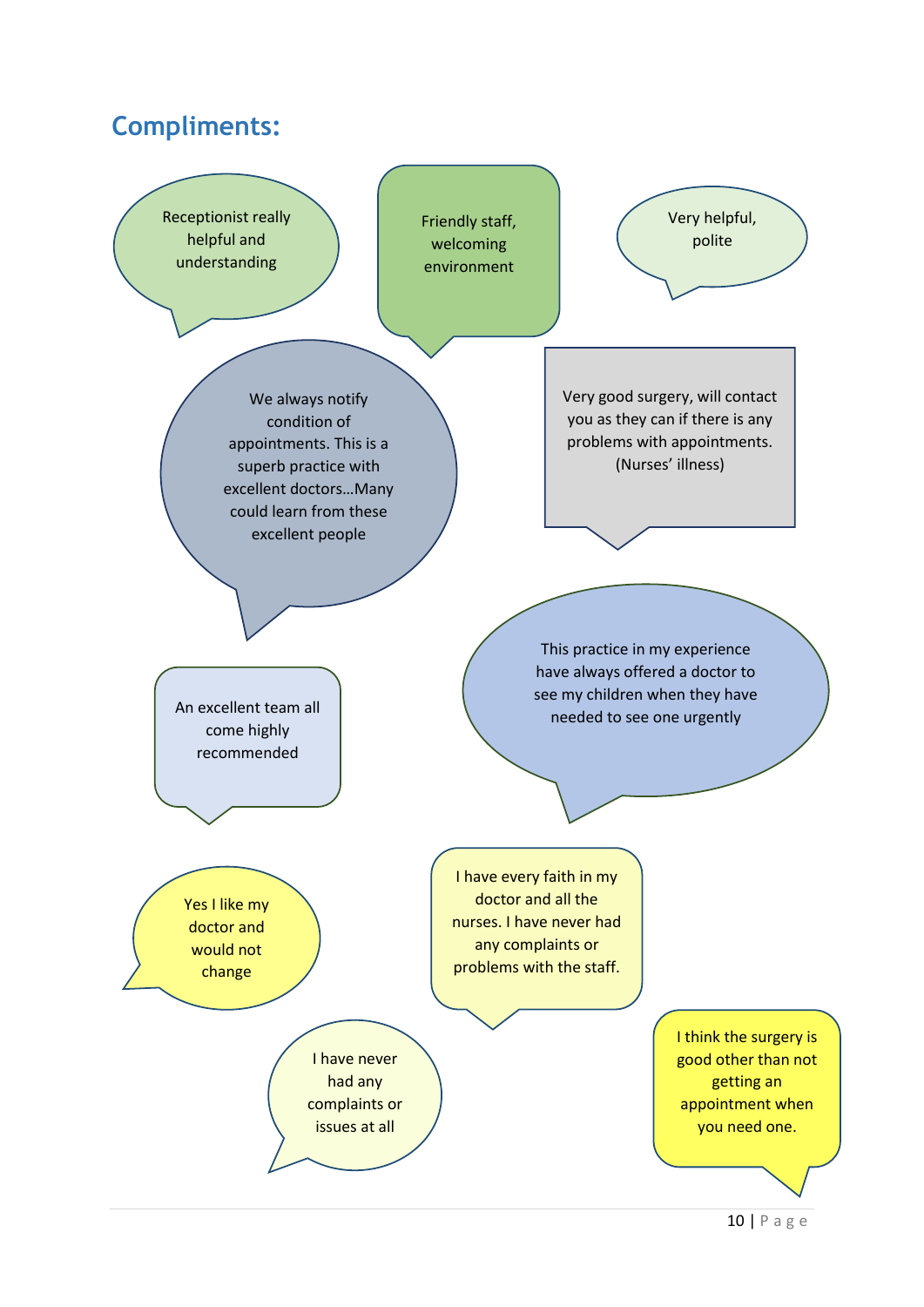### **Complaints:**

Some things could be better. Long wait for appointments for blood tests.

Long wait for use of blood pressure

Would be nice to know when your doctor leaves. Phone up for appointment to find out they have left practice.

> Insufficient parking spaces for patients

In general a good service, reception staff are always helpful. The only fault is not enough doctors to the amount of patients.

Long waiting time for blood tests greater than 6 weeks

 **Provide better awareness of PPG's activities as their current info is out of sight.**

Recently had to wait several weeks for a blood pressure monitor. I was told there were only 3.

Not sure what system is for appointments monthly release times etc. appears to change without notice.

Other procedures e.g. repeat prescriptions can change without patients being aware.

Reception staff do an excellent job. Better information needed pre-booking of appointments

I can never get an appointment for 3 to 4 days or longer.

Too long wait for blood tests

Satisfactory, except for "nursing" appointments "too busy" we are often told

I have had to bring in water samples for testing surgery said negative but later the same day patient had to be admitted to hospital via ambulance for severe water infection and Delirium

> Not been able to under emergency prescriptions

Miss that you cannot phone in your prescription

Not being able to phone in for medication, bit of a job to get here to put prescription in box.

Can be difficult to needed in an evening if you ring in a morning. Having to ring again at **12pm isn't convenient when working.**

Also having to phone each day to see if you can get to see Doctor. Should be other ways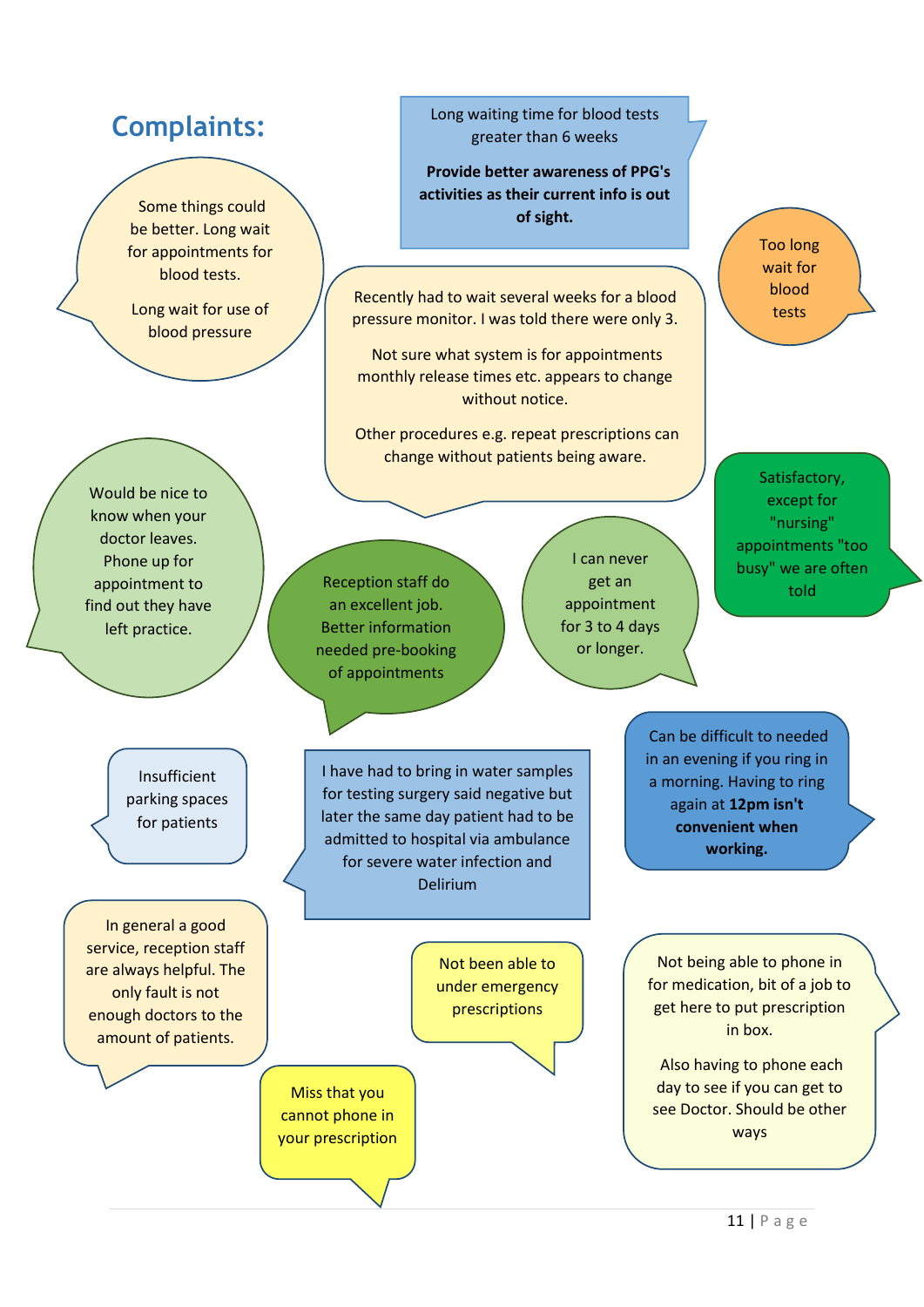## <span id="page-12-0"></span>**Summary of Results**

The results show that the majority of people that took part in the survey were over 60.

There were also more females than males that completed the survey.

Overall 95% of patients felt they had enough time at their appointment and are satisfied with the health care services they receive.

Over 95% would recommend the practice to others.

Less than 5% felt that they didn't have enough time and are not satisfied with their health care.

82% felt the opening times of the surgery were satisfactory and less than 10% felt there could be room for improvements and were not satisfied.

55% reported that they know which doctor to see for a particular problem and only 32% did not know.

83% reported that they were aware that non-attendance at appointments causes time wastage and only 7% were not aware of this.

89% reported that in future they would cancel an appointment if they could not attend, or no longer needed it.

The object of the questionnaire was to identify areas of dissatisfaction and ways to make possible improvements.

**Appointments and prescriptions were the areas identified as causing confusion for some patients. Consequently, a detailed explanation of how the appointment systems works and how to order repeat prescriptions and the various methods that this can be done has been publicized via information sheets, posters and displayed on the Jayex Board within the surgery.**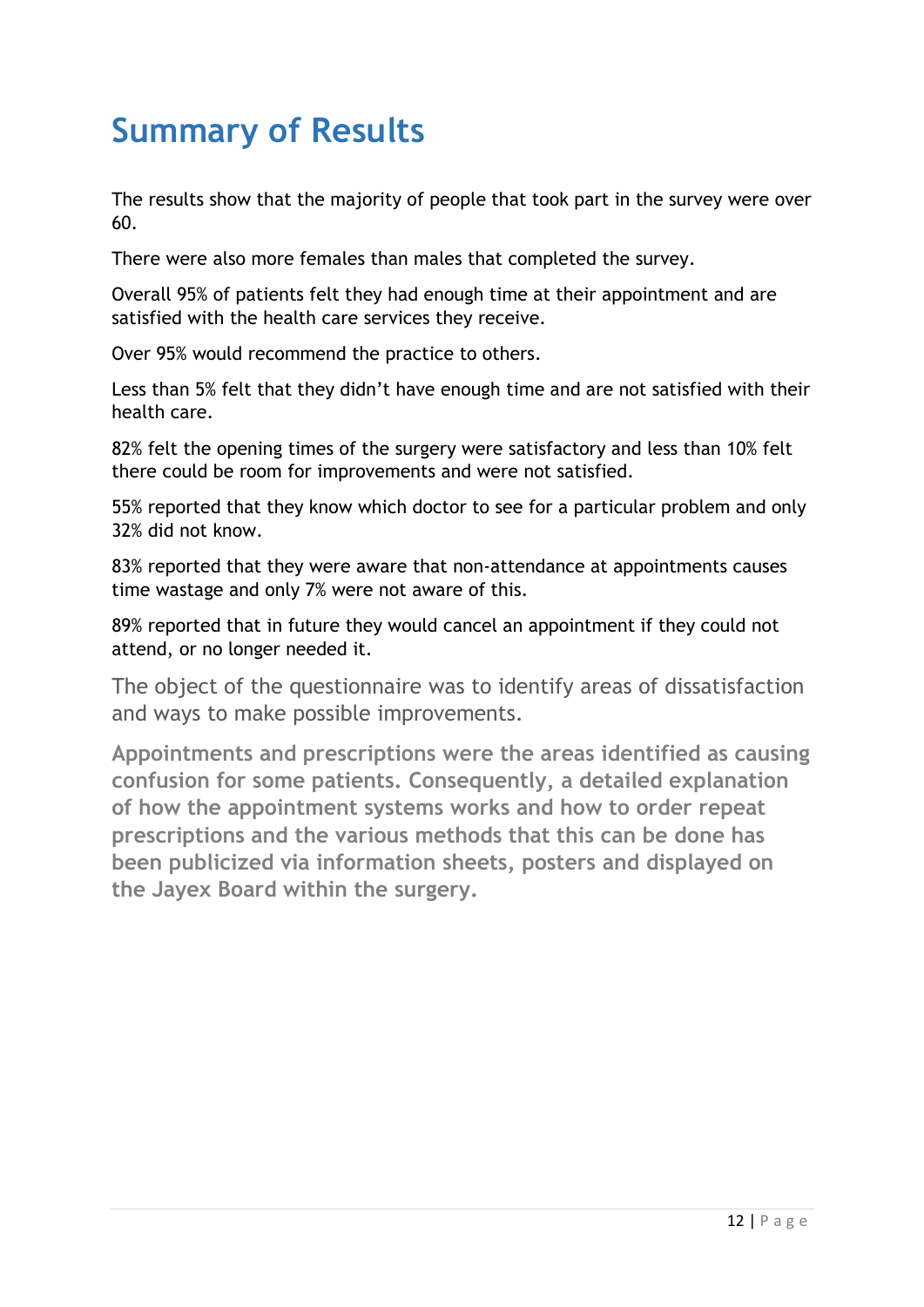## <span id="page-13-0"></span>**Recommendations for Future Surveys**

If you were to do this survey again perhaps you would consider the following recommendations.

#### **Questions to address in preparing your research**

#### **1. Background**

Why is this research important?

What do you want to find out?

What is the main question you wish to answer?

What are the specific questions you will ask to address the main question?

#### **2. How you will do your research**

Where will the research take place? When will your research start and finish?

#### **3. Methodology**

What is the main method you will use to carry out the research? E.g. questionnaire, focus group, face to face interviews. How will you collect your data?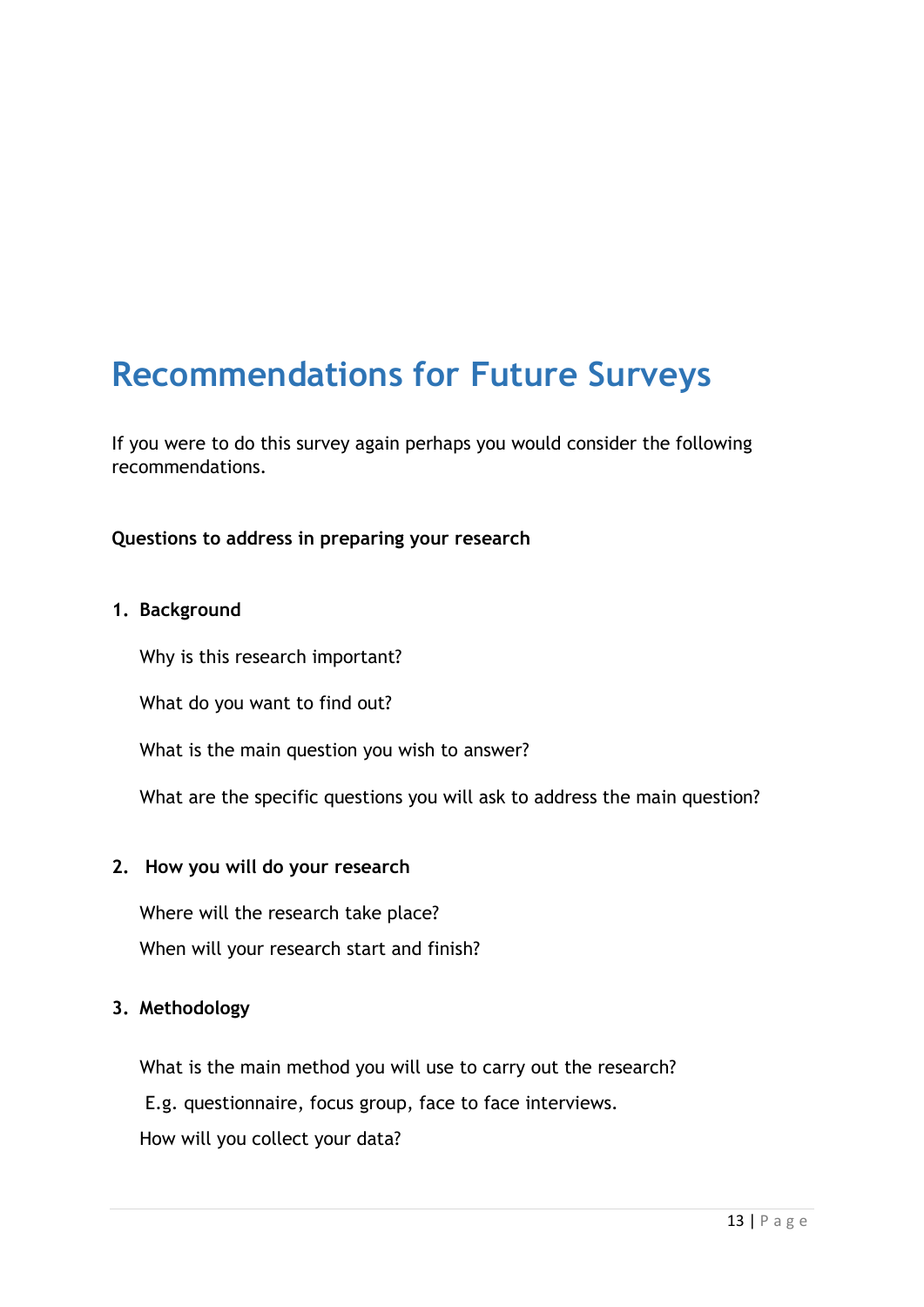#### **Improvements to Survey**

- 1. Not everyone had completed the back of the survey.
	- When handing out the survey be sure to tell them to complete both sides.
	- Alternatively print the survey on a single page not double sided.
- 2. When developing a Survey there are a few things to consider:
	- Use simple statements
	- Multiple choice response options should be mutually exclusive so that they can make a clear choice.
	- Avoid asking questions that are vague. Make sure the respondents know what you're asking.
	- Avoid asking multiple questions at once. Make sure you are asking only one clear question at a time.
	- Enter age as an age-group:
	- Under 18 18-34 35-44 45-59 over 60
	- Rate the service according to: Excellent Good Not Good Enough Poor
	- Think about how you are going to analyse the data.
	- Try to avoid leading questions for example question 9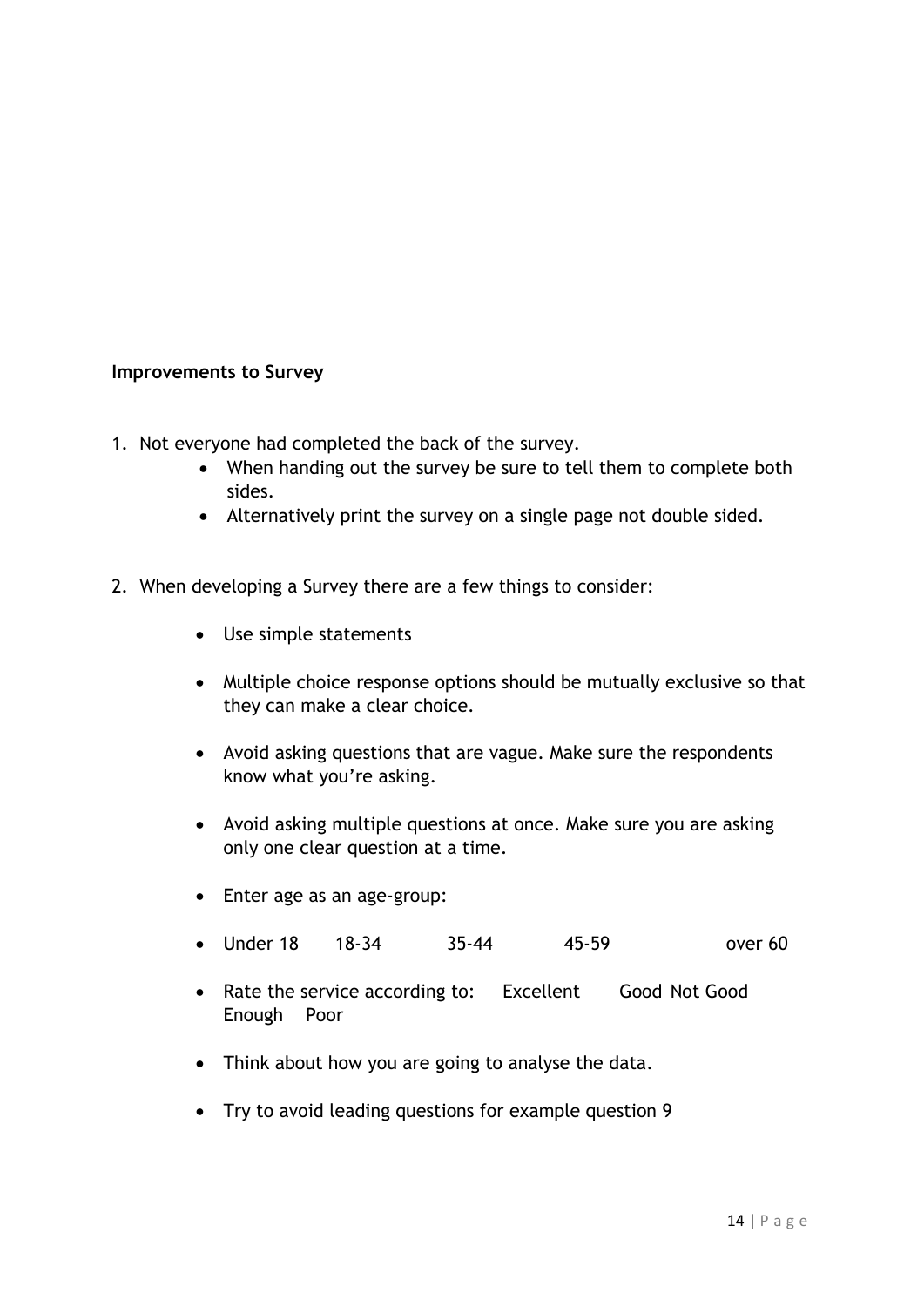## <span id="page-15-0"></span>**Appendices**

## <span id="page-15-1"></span>**Appendix 1- Question 2 Comments**

#### **Is getting an appointment: a. Easy b. Not easy c. Difficult**

- difficult to book an appointment (phone engaged)
- waiting time to long, not always possible to see Dr
- sometimes have to wait up to 2 days to see Dr, but get children in same day
- hard to book 4 weeks ago for this appointment
- too long
- never any appointments for same day
- reception
- What is an emergency appointment?
- hard to get thru phone lines
- keep phoning
- sometimes hard to get appointment but good- give you emergency appointment
- always seems emergencies only
- always fully booked
- we needed nurses appointments and needed practice manager to get them
- fairly good but need to get thru by 8:30 to get same appointment
- Generally easy, but when making appointments for my child late appointments not available to me, although I am a worker.
- can't get appointment just a few days in advance
- trying book appointment is impossible
- not always easy to get doctor you want
- simply not enough doctor to patient ratio
- doctor not available
- Difficult to get advance appointments when planning ahead as usually booked up. Short notice appointments easier to get when released on day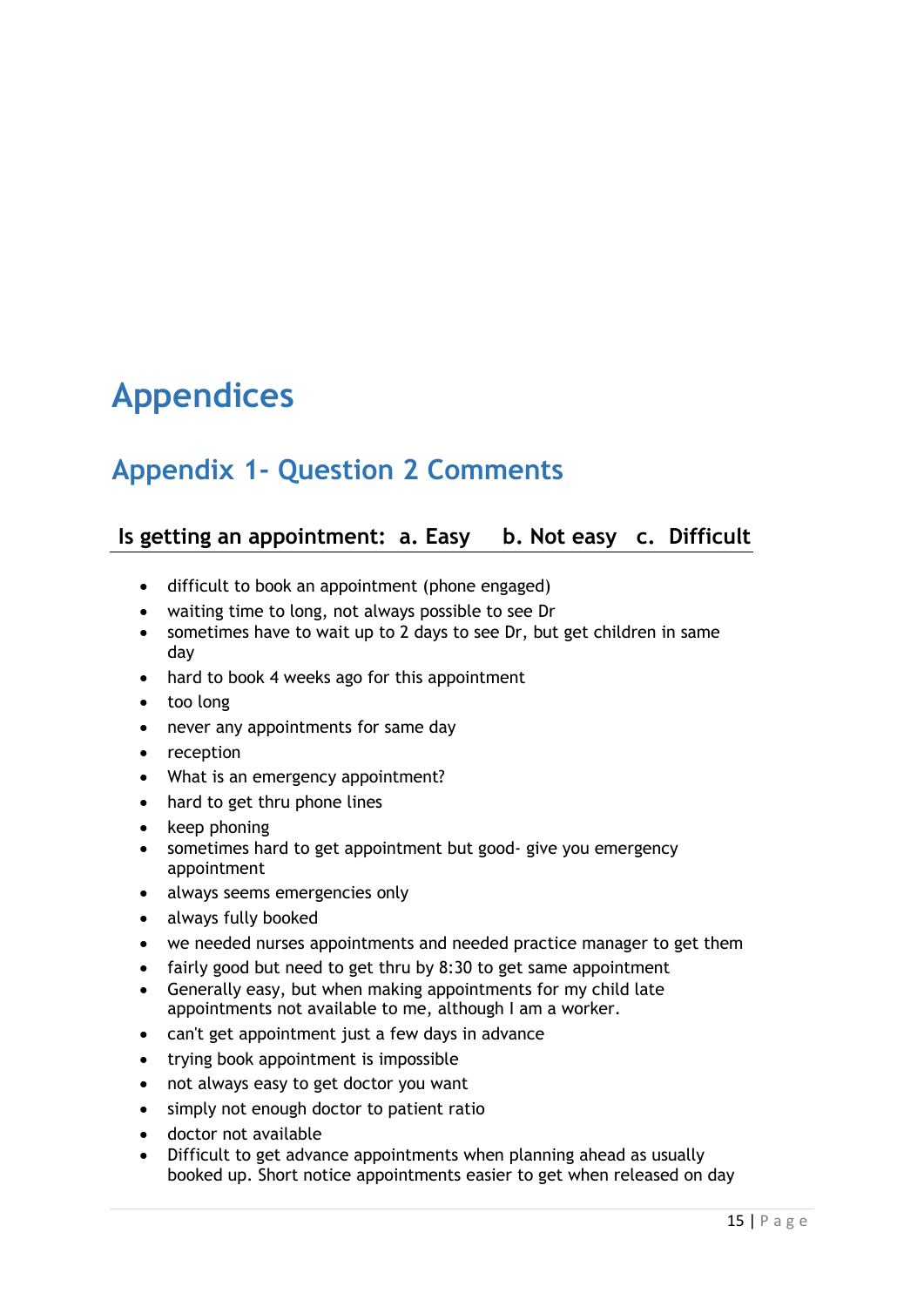- work/ available appointments
- inconsistent
- you have to phone for emergency appointment if its' not an emergency you are waiting days
- when phoning on day , appointments always gone
- Before 8:30 you get appointment. Any call after 8:30 your appointment for 7days
- Always told to ring back for appointment. Have B12 injection and cant book in for the next one until a month before due
- there are times you have to wait 3 days
- appointments are taken
- usually no appointments available when needed
- Not bad as others, where I hear you wait 10 days for appointment. It can be frustrating, if don't see the doctor as soon as you want. Telephoning can be bit of lottery.
- times
- you can make an appointment for 3 weeks in advance but not for the same or next day without repeated phone calls
- Not always easy especially if you need urgent appointment. If you are unable to ring at specified time getting an appointment becomes protracted
- sometimes have to ring back on the day
- disabled
- taken 3 days to get my 5yr old to see own doctor
- easier if given a choice at beginning of conversation
- it is sometimes difficult to book appointment in advance of the day
- Having to wait for different times to call before you can get appointment. Then find it if emergency only.
- phoned 3 days and couldn't get appointment
- Unless you are nearly dying you can never get an appointment or say you are going to hospital.
- sometimes fully booked
- reception says no appointments this week
- never seems a lot available
- have to wait most times for doctor to release appointment at 12 o clock
- Have to either call early on day (8am) or afternoon. Otherwise have to book in advance
- can't get in when really want too
- always busy
- the wait for actual appointment is getting longer
- no appointments
- all according to doctor you want to see
- it varies on what day you phone, sometimes its easy other times its not
- can't phone on specific times due to work
- Easy to get appointment to see a doctor less easy for blood test.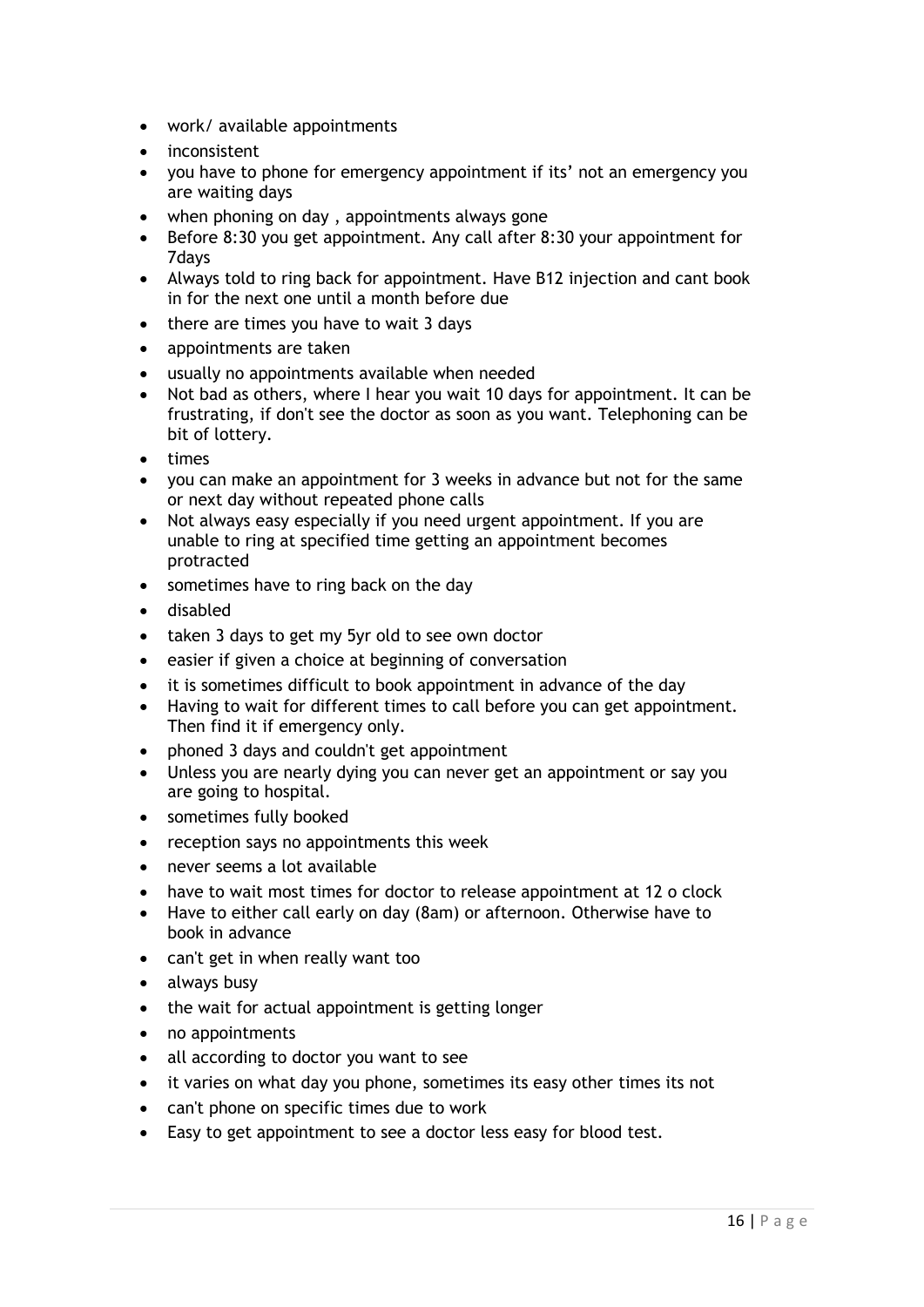## <span id="page-17-0"></span>**Appendix 2- Question 4 Comments**

### **Are You Satisfied with the Health Services provided here?**

- problems with prescriptions
- The doctor never listen to what you have to say properly.
- Never get an appointment
- No, only because my sons' injections were late as no contact was made by surgery to myself to arrange as health visitor had said it should have been.

## <span id="page-17-1"></span>**Appendix 3- Question 5 Comments**

#### **Would you recommend this surgery to anyone looking for a Health practice?**

- I have 19 items every month on prescription and I order 2 days before I need and its always short and I have to come back next day for items I have every month
- Because of the appointment system
- You can never get an appointment with the doctor you want to see it is always cancellations.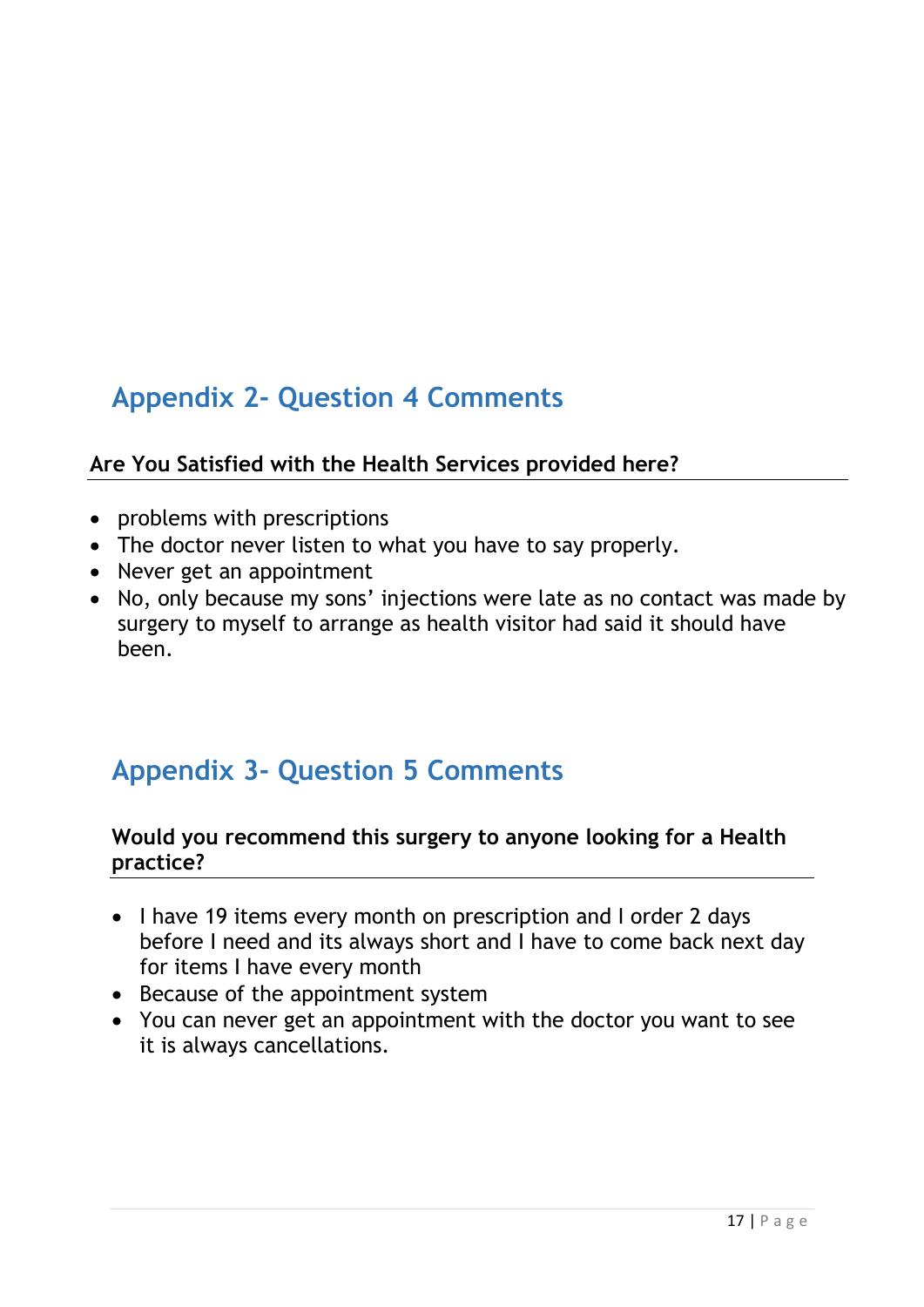## <span id="page-18-0"></span>**Appendix 4- Question 6 Comments**

### **Are the opening times of this surgery satisfactory? Yes No If No Why?**

- People who work cannot always get an appointment
- More out of normal working ex: early morning- late night
- Not able to get appointment times before or after work
- Friday afternoon would be useful also later evenings
- Not Fridays early closing
- Could do with some late surgeries for people who work
- Not taking on any new patients or you say they are not in area
- It is sometimes difficult to get in as I work all week and do with late Fridays and weekends
- generally satisfied, but for those who work, more flexible hours would be more satisfactory
- don't know opening hours
- there should be evening surgery
- for a retired person
- It's not easy for an appointments. The appointments are taken
- more flexibility on the times
- I work shifts so it would be beneficial for me to be able to come in early morning or after 6pm
- But difficult when working. Nurses are difficult to get an appointment for
- being closed on Friday afternoon means 2 and half days including weekend without GP services and therefore left in hands of out of hours service
- Not sure would longer opening hours alleviate problems of hospital A&E departments? Are we catering sufficiently for Joe at work?
- Saturday opening would mean I would not have to reschedule work commitments. Appointments at this time could be non-urgent/routine matters.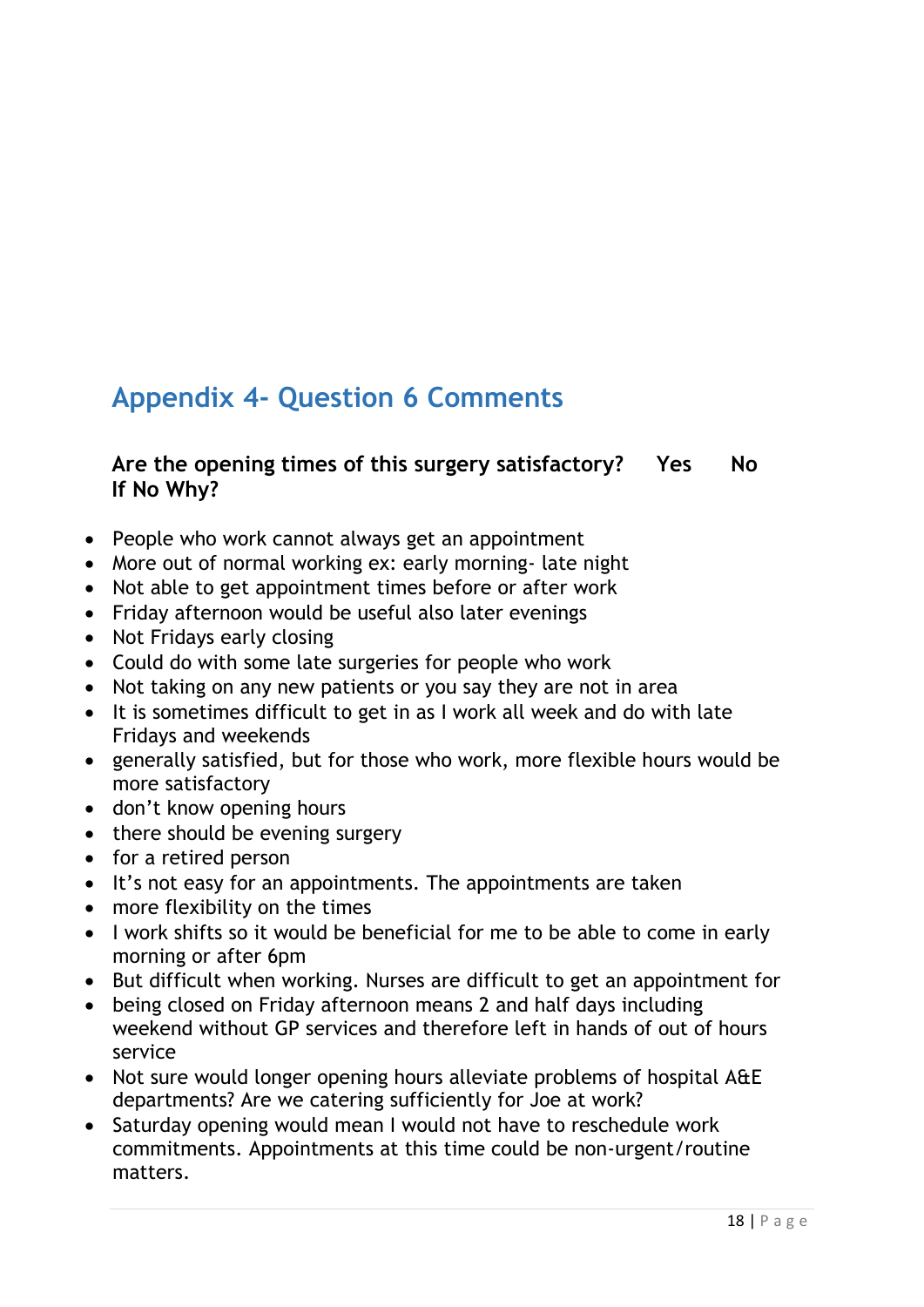- I work 9-5 and always have to make time up at work. Sometimes I really struggle trying to coordinate when I can leave early and when I can get an appointment.
- Need Friday pm to be open
- But Friday pm and Sat am would help as service at manor hospital is very poor
- Although Sat am opening and Friday pm would be beneficial
- Later and weekends would help
- Can't get in to see doctor
- Wednesday afternoon closing sometimes and the Friday can become a problem for people who work.
- Hard to get an appointment

## <span id="page-19-0"></span>**Appendix 5- Question 10 Comments**

### **Question 10 Comments: Compliments/ Complaints**

- Satisfied
- Receptionist really helpful and understanding
- Been here 20 yrs never had cause for concern
- Good service, no complaints. On the ball and on time
- Friendly staff, welcoming environment
- Very good
- I am very new to this surgery but am happy with the treatment I have received to date. In particular the receptionists are friendly and welcoming to the practice.
- Very good surgery
- The staff at the practice are helpful
- $\bullet$  I have no problems with this surgery
- Friendly staff no complaints
- more than happy with the service at this practice
- I find the surgery very helpful and friendly and have no problems or ever had any problems
- Change of address may cause me to lose my place here looking at moving to Willenhall but don't want to change GP been with this practice for 28 years.
- Yes I like my doctor and would not change
- Staff always helpful and pleasant
- Very happy with the services
- Only been a patient for a year, but never had a problem getting an appointment for myself or family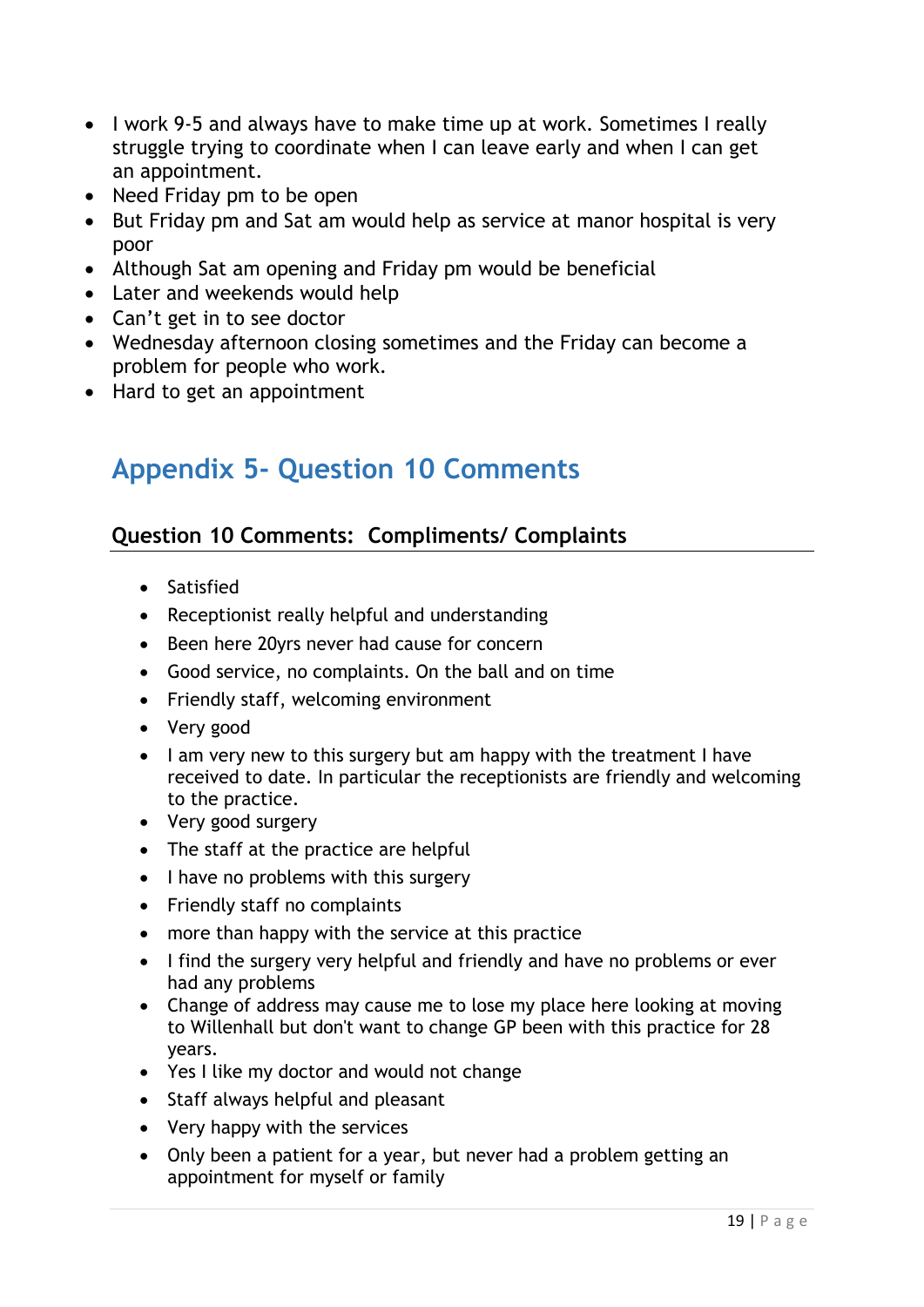- Car park needs to be bigger, sometimes have to park on street!
- Great doctor and really helpful
- Not been able to under emergency prescriptions
- Very good service
- Have never had any problems with staff or doctors treatment for ongoing problems I have. Are first class
- Good service pleasant staff
- I am happy with the services this doctor surgery provides and being dental nurse I understand the importance of time wasting and the annoyance of non-cancelled appointments
- Moved here 2 years ago and found surgery good
- I have been a patient at this surgery for 3-4 years and it is great. I am always able to get an appointment on the day I need one
- This surgery meets my needs apart from opening times but on the other hand you are open long hours in the week which helps
- In 25 years of attending this surgery I have always been very satisfied with every department
- Attitude of staff and GP is good
- Very good
- An excellent team all come highly recommended
- Very pleased
- Very helpful and friendly. Miss that you cannot phone in your prescription
- The only complaint I had is looking for a parking space when I have an appointment
- Not being able to phone in for medication, bit of a job to get here to put prescription in box. Also having to phone each day to see if you can get to see Doctor. Should be other ways
- In general a good service, reception staff are always helpful. The only fault is not enough doctors to the amount of patients
- Reception staff always helpful with appointments
- I have never had any problems obtaining a suitable appointment. I like the screen based check in. No issues at all with the centre
- It's a great surgery
- Very happy- 90% no problem making an appointment
- Satisfactory, except for "nursing" appointments "too busy" we are often told
- Always been happy with service received. Currently attending pre-booked appointment so not experienced any issues re getting appointment
- Reception staff do an excellent job. Better information needed pre-booking of appointments
- Inconsistent system for appointments
- Some members of reception staff can be very abrupt at times. Could we please have more Cynthia
- The GP is always very informative and helpful but getting an appointment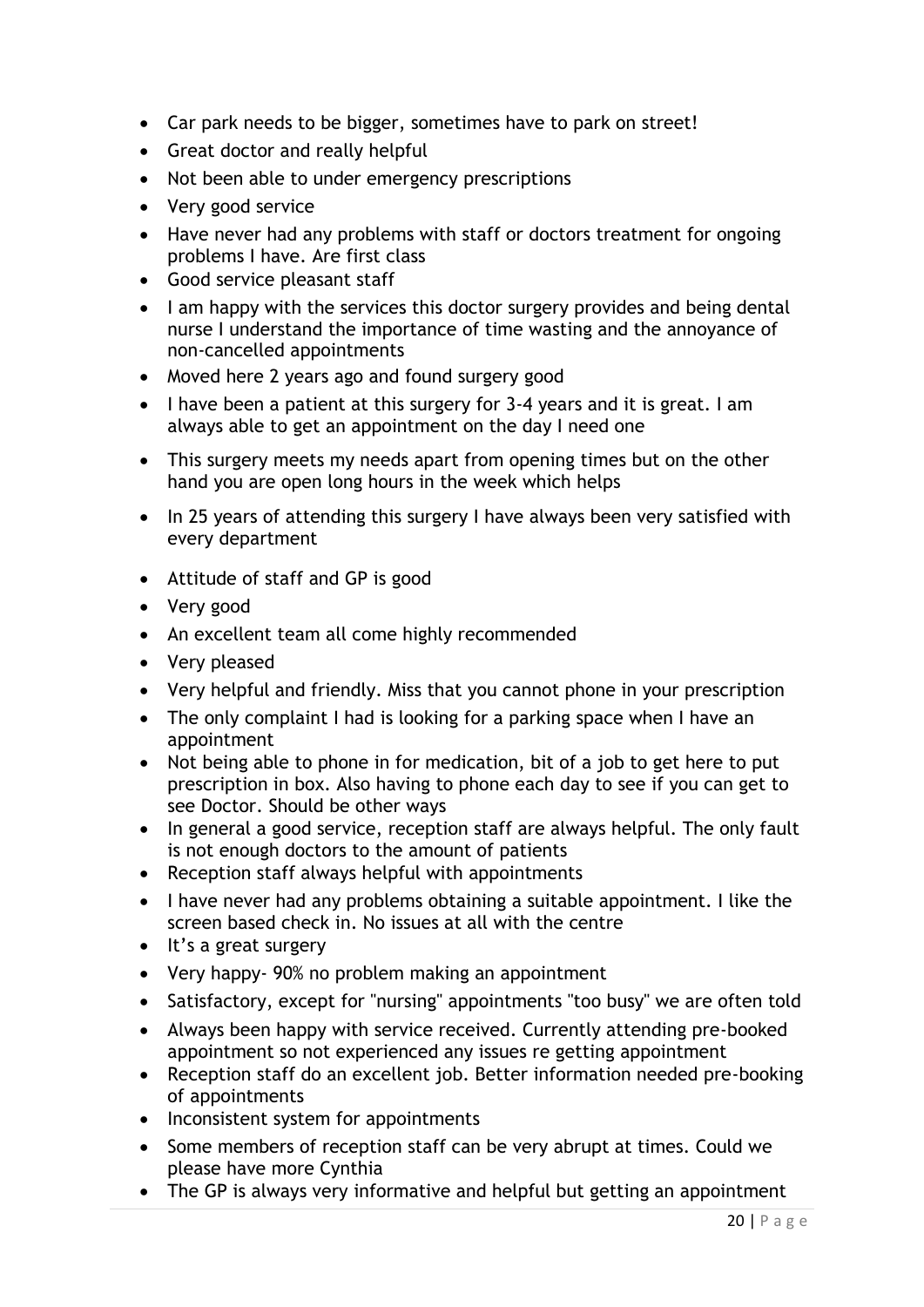to see them is always a problem. If the appointment system could be reviewed it may make a difference

- Doctors/nurses always friendly and pleasant
- Very good
- Fairly good
- Would be nice to know when your doctor leaves. Phone up for appointment to find out they have left practice.
- I have every faith in my doctor and all the nurses. I have never had any complaints or problems with the staff.
- Always been satisfied with the doctors especially midwife Vanessa
- I think the surgery is good other than not getting an appointment when you need one.
- Have no complaints
- I think good surgery I have no complaints
- Good service
- No complaints, staff and doctors are top class
- Receptionists don't always want to offer solutions to appointment problems
- Good
- Dr Brand is excellent and caring GP. Recent need for blood pressure machine resulted in a very long wait with no communication from the surgery that this would be the case. Excellent care from Margaret recentlyshame she has retired. She was a fabulous nurse. Very friendly and generally helpful receptionists. Some things could be better. Long wait for appointments for blood tests. Long wait for use of blood pressure machines
- Just need better appointment booking system so you can book in advance.
- $\bullet$  lam happy with it
- Happy with surgery when had a problem it was sorted asap
- Always great doctors
- Brilliant practice
- Recently had to wait several weeks for a blood pressure monitor. I was told there were only 3. I would have thought that condition would have needed to be checked more urgently. Not sure what system is for appointments monthly release times etc. appears to change without notice. Other procedures ex. Repeat prescriptions can change without patients being aware.
- I have never had any complaints or issues at all
- Satisfied
- I have had to bring in water samples for testing surgery said negative but later the same day patient had to be admitted to hospital via ambulance for severe water infection and delirium
- Rarely need to visit so don't have comments
- Provides a good service
- Very pleased with service very helpful and considerate.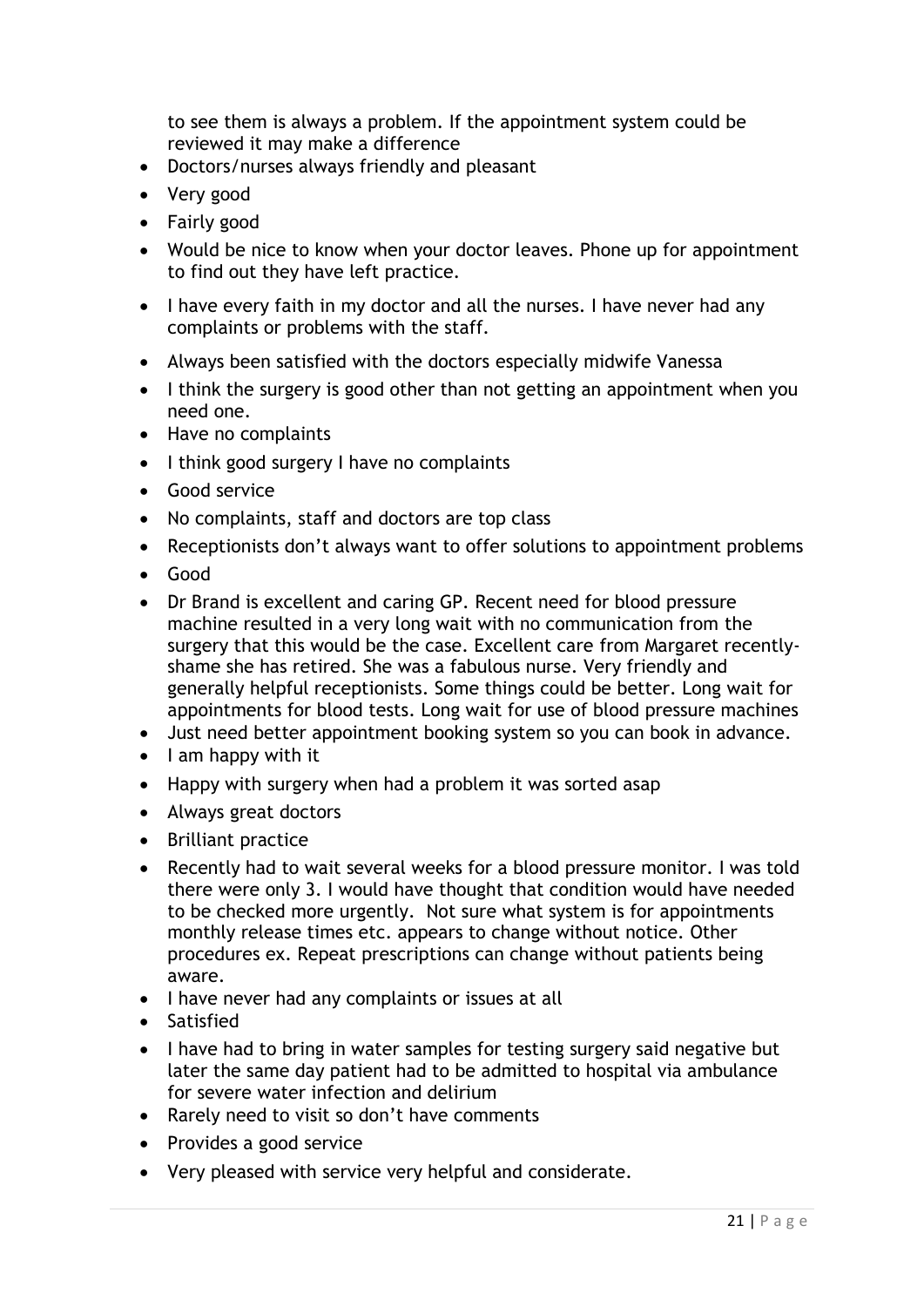- We always notify condition of appointments. This is a superb practice with excellent doctors…Many could learn from these excellent people
- Very helpful, polite
- Long waiting time for blood tests greater than 6 weeks. Provide better awareness of PPG's activities as their current info is out of sight.
- Very happy with staff and service. Thanks
- This part of the surgery is OK. They don't keep me waiting far too long.
- My experience is limited, but good when I have attended.
- Have no concerns about this practice. Very good
- Good
- Can never get disabled car space
- Staff always polite, toilet facilities always clean
- I think it is great- always appointments available on the day needed. Can be difficult to book appointments needed in an evening if you ring in a morning. Having to ring again at 12pm isn't convenient when working.
- Staff friendly
- The service is normally good but at winter times you can't get appointments and people go to hospital instead. The practice is always busy but kept clean and tidy all the times I have been there.
- I can never get an appointment for 3 to 4 days or longer.
- Very helpful.
- $\bullet$  OK.
- Pleased with receptionist they are always polite to you.
- I have always found staff and doctors pleasant and helpful and it is the best surgery I have ever attend
- Needs better availability of appointments
- Satisfactory
- Insufficient parking spaces for patients
- Satisfactory
- Very good practice
- Good
- No issues
- This practice in my experience have always offered a doctor to see my children when they have needed to see one urgently
- Always happy and found the staff obliging
- Have always been very satisfied
- Very good surgery, will contact you as they can if there is any problems with appointments. (nurse illness)
- Satisfactory
- Good service
- Good service
- Too long wait for blood tests